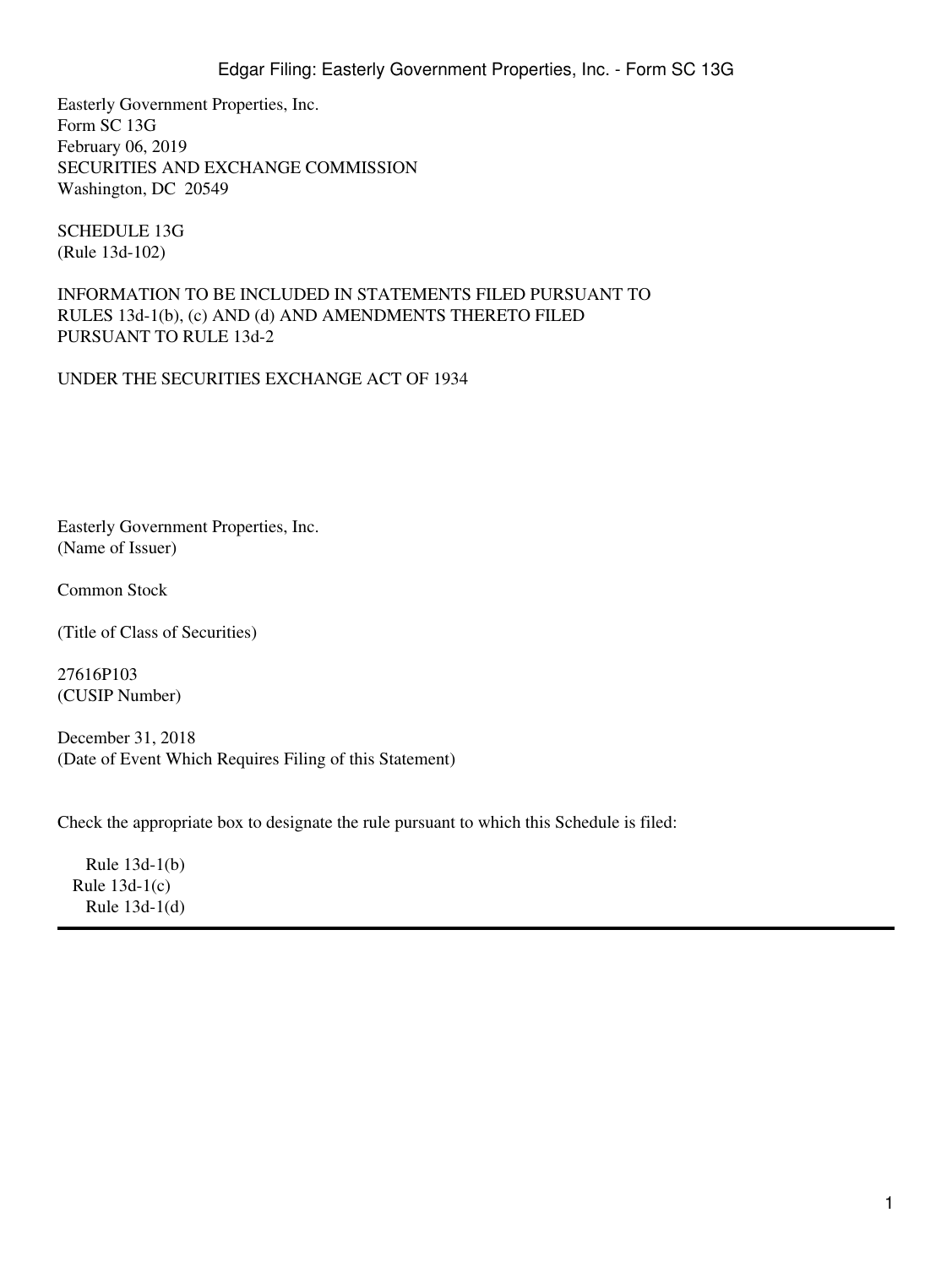CUSIP No. 27616P103 13GPage 2 of 8

| 1                                                                           | <b>NAME OF</b><br><b>REPORTING</b><br><b>PERSONS</b>                                                                  |  |  |
|-----------------------------------------------------------------------------|-----------------------------------------------------------------------------------------------------------------------|--|--|
|                                                                             | Zimmer Partners,<br>LP                                                                                                |  |  |
| 2                                                                           | <b>CHECK</b><br><b>THE</b><br><b>APPROPRIATE</b><br><b>BOX</b><br>IF $A^{(a)}$<br>MEMBER<br><b>OF</b><br>$\mathsf{A}$ |  |  |
|                                                                             | GROUP*                                                                                                                |  |  |
| 3                                                                           | <b>SEC USE ONLY</b>                                                                                                   |  |  |
| 4                                                                           | <b>CITIZENSHIP OR</b><br><b>PLACE OF</b><br><b>ORGANIZATION</b><br>Delaware                                           |  |  |
|                                                                             | SOLE<br><b>VOTING</b><br>5<br><b>POWER</b><br>0                                                                       |  |  |
| <b>NUMBER OF</b><br><b>SHARES</b><br><b>BENEFICIALLY</b><br><b>OWNED BY</b> | SHARED<br><b>VOTING</b><br>6<br><b>POWER</b><br>$3,327,205$ **                                                        |  |  |
| <b>EACH</b><br><b>REPORTING</b><br>PERSON WITH                              | <b>SOLE</b><br><b>DISPOSITIVE</b><br>7<br><b>POWER</b><br>0                                                           |  |  |
|                                                                             | <b>SHARED</b><br><b>DISPOSITIVE</b><br>8<br><b>POWER</b><br>3,327,205 **                                              |  |  |
|                                                                             | <b>AGGREGATE</b><br><b>AMOUNT</b><br><b>BENEFICIALLY</b>                                                              |  |  |
| 9                                                                           | <b>OWNED BY</b>                                                                                                       |  |  |
|                                                                             | <b>EACH</b>                                                                                                           |  |  |
|                                                                             | <b>REPORTING</b><br><b>PERSON</b>                                                                                     |  |  |
|                                                                             | 3,327,205 **                                                                                                          |  |  |
|                                                                             |                                                                                                                       |  |  |

10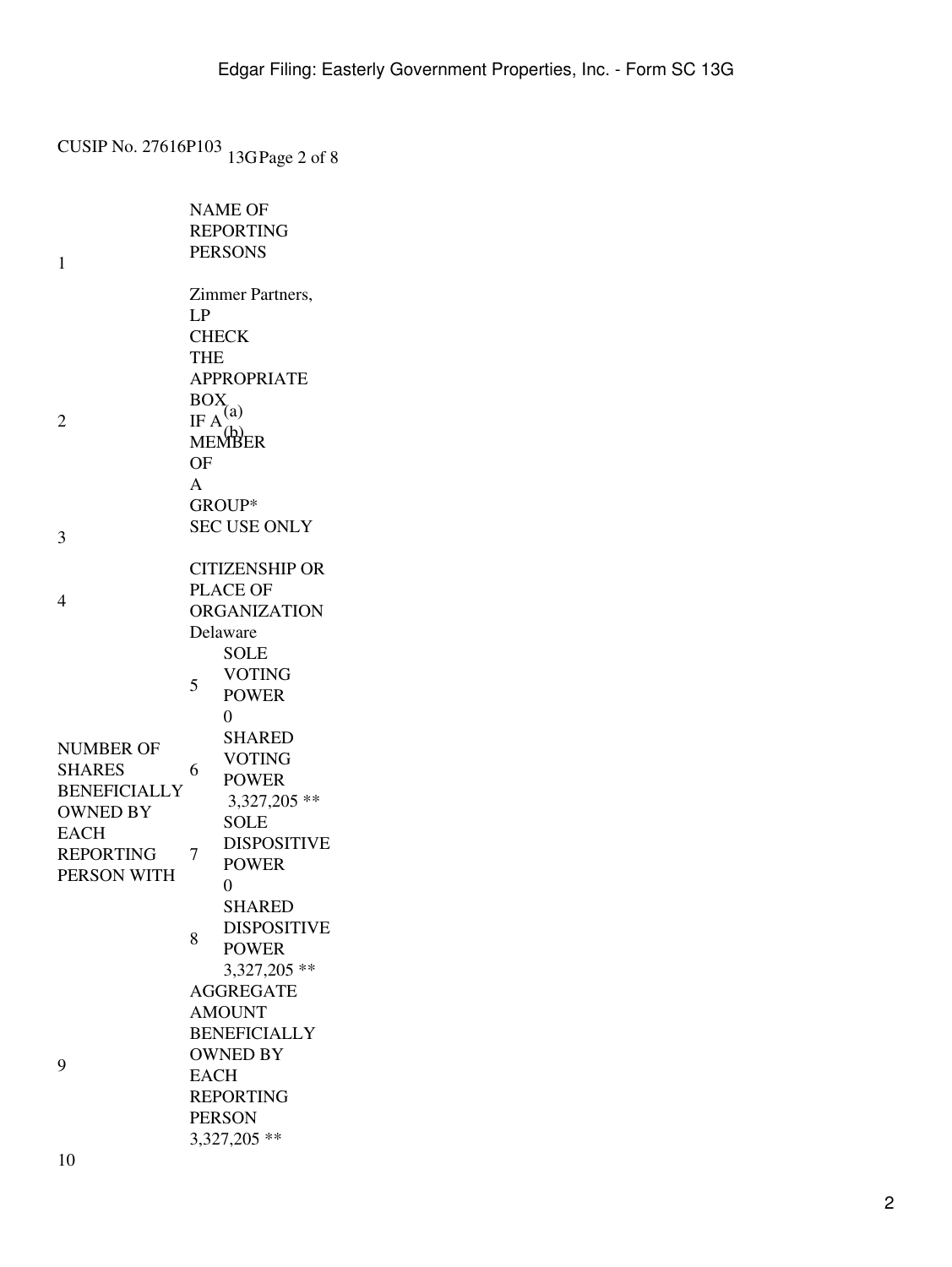|    | Edgar Filing: Easterly Government Properties, Inc. - Form SC 13G                                                                                               |
|----|----------------------------------------------------------------------------------------------------------------------------------------------------------------|
|    | <b>CHECK</b><br><b>BOX</b><br>IF<br><b>THE</b><br><b>AGGREGATE</b><br><b>AMOUNT</b><br>IN<br><b>ROW</b><br>(9)<br><b>EXCLUDES</b><br><b>CERTAIN</b><br>SHARES* |
| 11 | PERCENT OF<br><b>CLASS</b><br><b>REPRESENTED</b><br><b>BY AMOUNT IN</b><br>ROW <sub>9</sub><br>$5.5\%**$                                                       |
| 12 | TYPE OF<br><b>REPORTING</b><br>PERSON*<br>IA, PN                                                                                                               |
|    | *SEE INSTRUCTIONS BEFORE FILLING OUT                                                                                                                           |

\*\*SEE ITEM 4.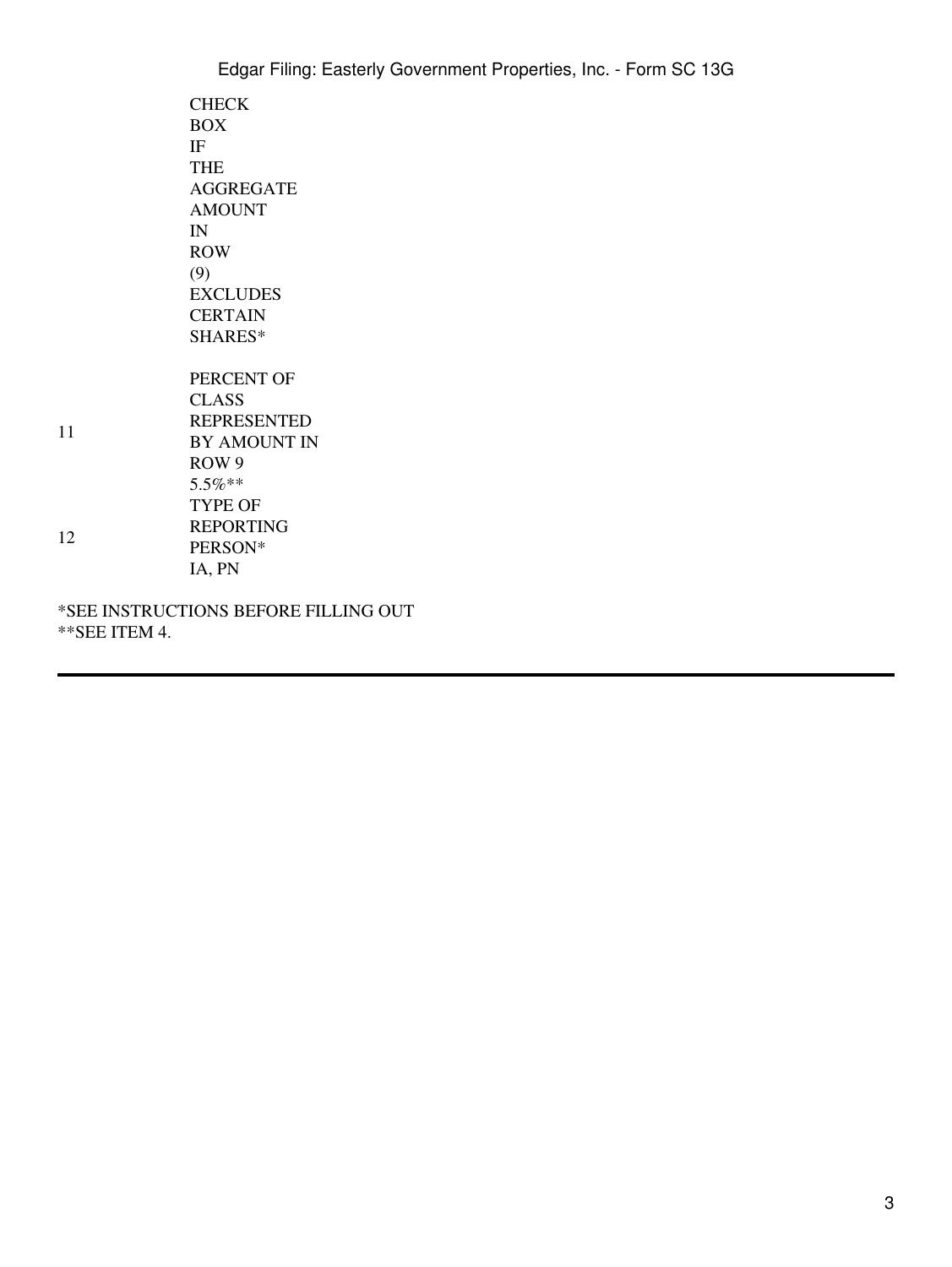CUSIP No. 27616P103 13GPage 3 of 8

|                     | <b>NAME OF</b>                 |  |  |  |
|---------------------|--------------------------------|--|--|--|
|                     | <b>REPORTING</b>               |  |  |  |
| 1                   | <b>PERSONS</b>                 |  |  |  |
|                     |                                |  |  |  |
|                     | Sequentis Financial            |  |  |  |
|                     | <b>LLC</b>                     |  |  |  |
|                     | <b>CHECK</b>                   |  |  |  |
|                     | <b>THE</b>                     |  |  |  |
|                     | <b>APPROPRIATE</b>             |  |  |  |
|                     | <b>BOX</b>                     |  |  |  |
| 2                   | IF $A^{(a)}$<br>MEMBER         |  |  |  |
|                     |                                |  |  |  |
|                     | OF                             |  |  |  |
|                     | A                              |  |  |  |
|                     | GROUP*                         |  |  |  |
| 3                   | <b>SEC USE ONLY</b>            |  |  |  |
|                     | <b>CITIZENSHIP OR</b>          |  |  |  |
|                     | <b>PLACE OF</b>                |  |  |  |
| 4                   | <b>ORGANIZATION</b>            |  |  |  |
|                     | Delaware                       |  |  |  |
|                     | <b>SOLE</b>                    |  |  |  |
|                     | <b>VOTING</b>                  |  |  |  |
|                     | 5<br><b>POWER</b>              |  |  |  |
|                     | 0                              |  |  |  |
| <b>NUMBER OF</b>    | <b>SHARED</b>                  |  |  |  |
| <b>SHARES</b>       | <b>VOTING</b><br>6             |  |  |  |
| <b>BENEFICIALLY</b> | <b>POWER</b>                   |  |  |  |
| <b>OWNED BY</b>     | 3,327,205 **                   |  |  |  |
| <b>EACH</b>         | <b>SOLE</b>                    |  |  |  |
| <b>REPORTING</b>    | <b>DISPOSITIVE</b><br>7        |  |  |  |
| PERSON WITH         | <b>POWER</b>                   |  |  |  |
|                     | 0                              |  |  |  |
|                     | <b>SHARED</b>                  |  |  |  |
|                     | <b>DISPOSITIVE</b><br>8        |  |  |  |
|                     | <b>POWER</b>                   |  |  |  |
|                     | 3,327,205 **                   |  |  |  |
|                     | <b>AGGREGATE</b>               |  |  |  |
|                     | <b>AMOUNT</b>                  |  |  |  |
|                     | <b>BENEFICIALLY</b>            |  |  |  |
| 9                   | <b>OWNED BY</b><br><b>EACH</b> |  |  |  |
|                     | <b>REPORTING</b>               |  |  |  |
|                     | <b>PERSON</b>                  |  |  |  |
|                     | 3,327,205 **                   |  |  |  |
| 10                  | <b>CHECK</b>                   |  |  |  |
|                     | <b>BOX</b>                     |  |  |  |
|                     |                                |  |  |  |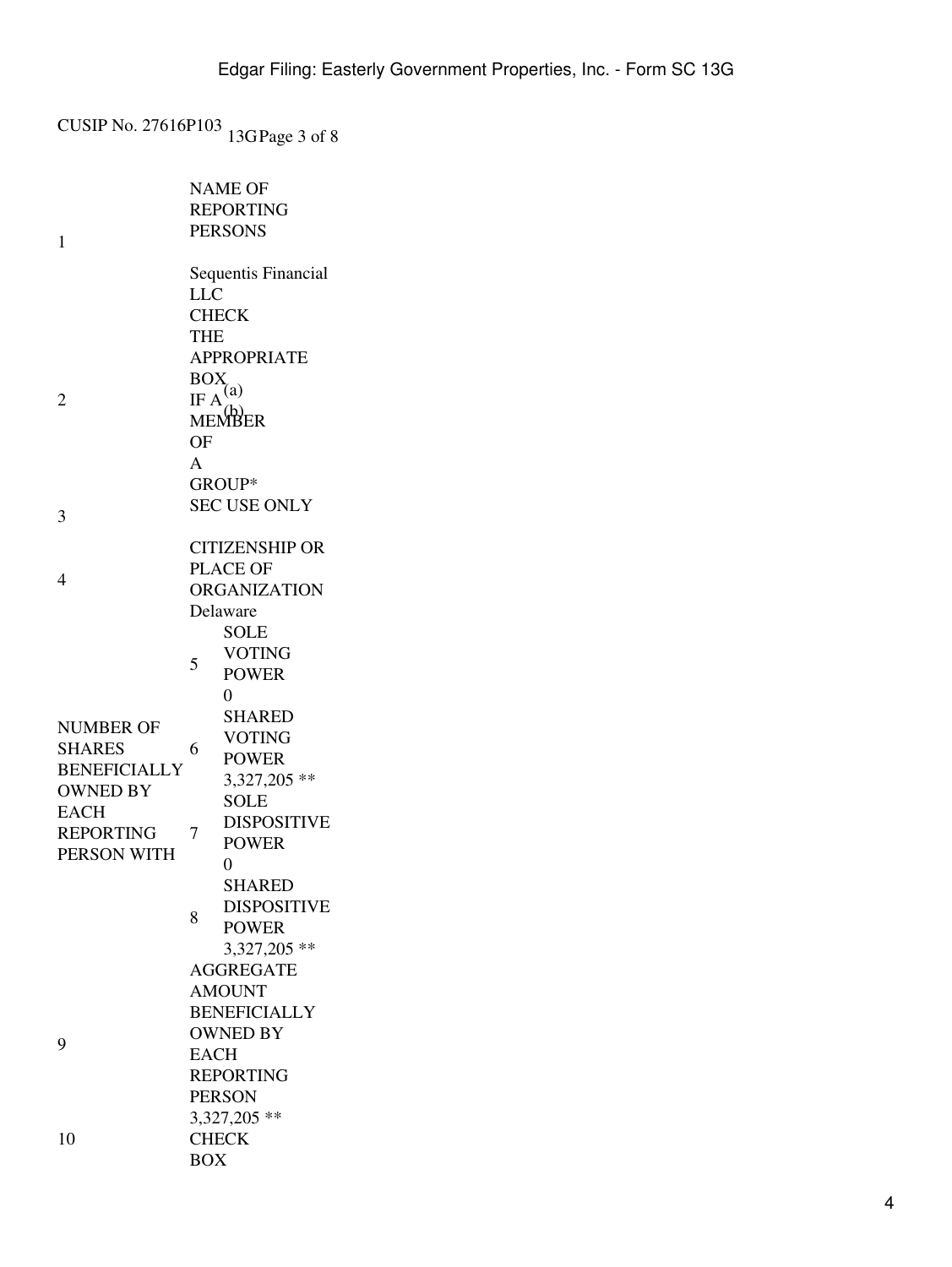| Edgar Filing: Easterly Government Properties, Inc. - Form SC 13G |
|------------------------------------------------------------------|
| IF                                                               |
| <b>THE</b>                                                       |
| <b>AGGREGATE</b>                                                 |
| <b>AMOUNT</b>                                                    |
| IN                                                               |
| <b>ROW</b>                                                       |
| (9)                                                              |
| <b>EXCLUDES</b>                                                  |
| <b>CERTAIN</b>                                                   |
| SHARES*                                                          |
| PERCENT OF                                                       |
| <b>CLASS</b>                                                     |
| <b>REPRESENTED</b>                                               |
| BY AMOUNT IN                                                     |
| ROW <sub>9</sub>                                                 |
| $5.5\%***$                                                       |
| TYPE OF                                                          |
| <b>REPORTING</b>                                                 |
| PERSON*                                                          |
| HC, CO                                                           |

11

12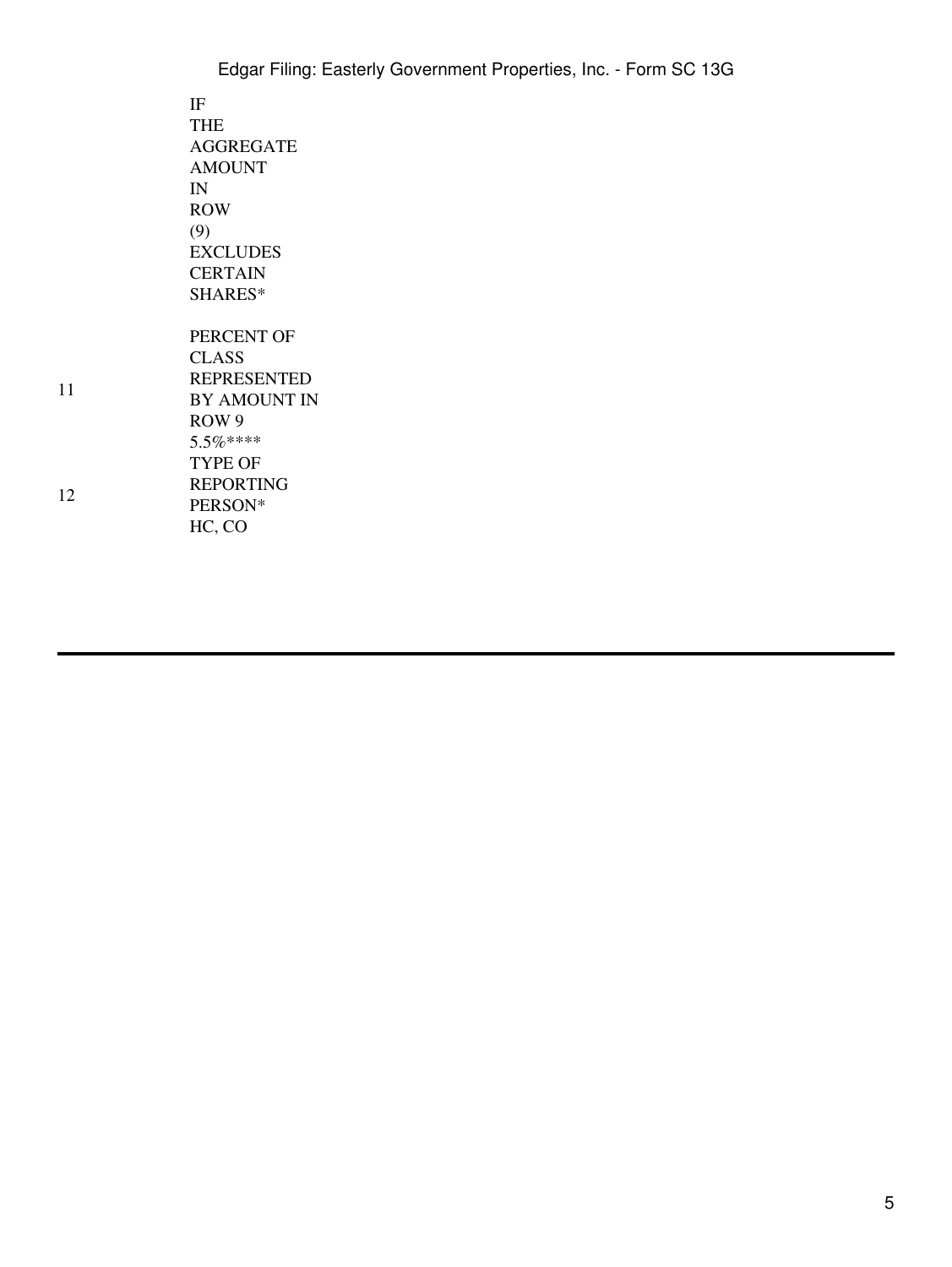CUSIP No. 27616P103 13GPage 4 of 8

|                                                                      | <b>NAME OF</b><br><b>REPORTING</b><br><b>PERSONS</b>                                                                                            |
|----------------------------------------------------------------------|-------------------------------------------------------------------------------------------------------------------------------------------------|
|                                                                      | <b>Zimmer Partners</b><br>GP, LLC                                                                                                               |
| 2                                                                    | <b>CHECK</b><br><b>THE</b><br><b>APPROPRIATE</b><br><b>BOX</b><br>IF $A^{(a)}$<br>MEMBER<br>OF<br>A<br>GROUP*                                   |
| 3                                                                    | <b>SEC USE ONLY</b>                                                                                                                             |
| 4                                                                    | <b>CITIZENSHIP OR</b><br><b>PLACE OF</b><br><b>ORGANIZATION</b><br>Delaware                                                                     |
|                                                                      | <b>SOLE</b><br><b>VOTING</b><br>5<br><b>POWER</b>                                                                                               |
| NUMBER OF<br><b>SHARES</b><br><b>BENEFICIALLY</b><br><b>OWNED BY</b> | $\overline{0}$<br><b>SHARED</b><br><b>VOTING</b><br>6<br><b>POWER</b><br>3,327,205 **<br><b>SOLE</b>                                            |
| EACH<br><b>REPORTING</b><br>PERSON WITH                              | <b>DISPOSITIVE</b><br>7<br><b>POWER</b>                                                                                                         |
|                                                                      | 0<br><b>SHARED</b><br><b>DISPOSITIVE</b><br>8<br><b>POWER</b><br>3,327,205 **                                                                   |
| 9                                                                    | <b>AGGREGATE</b><br><b>AMOUNT</b><br><b>BENEFICIALLY</b><br><b>OWNED BY</b><br><b>EACH</b><br><b>REPORTING</b><br><b>PERSON</b><br>3,327,205 ** |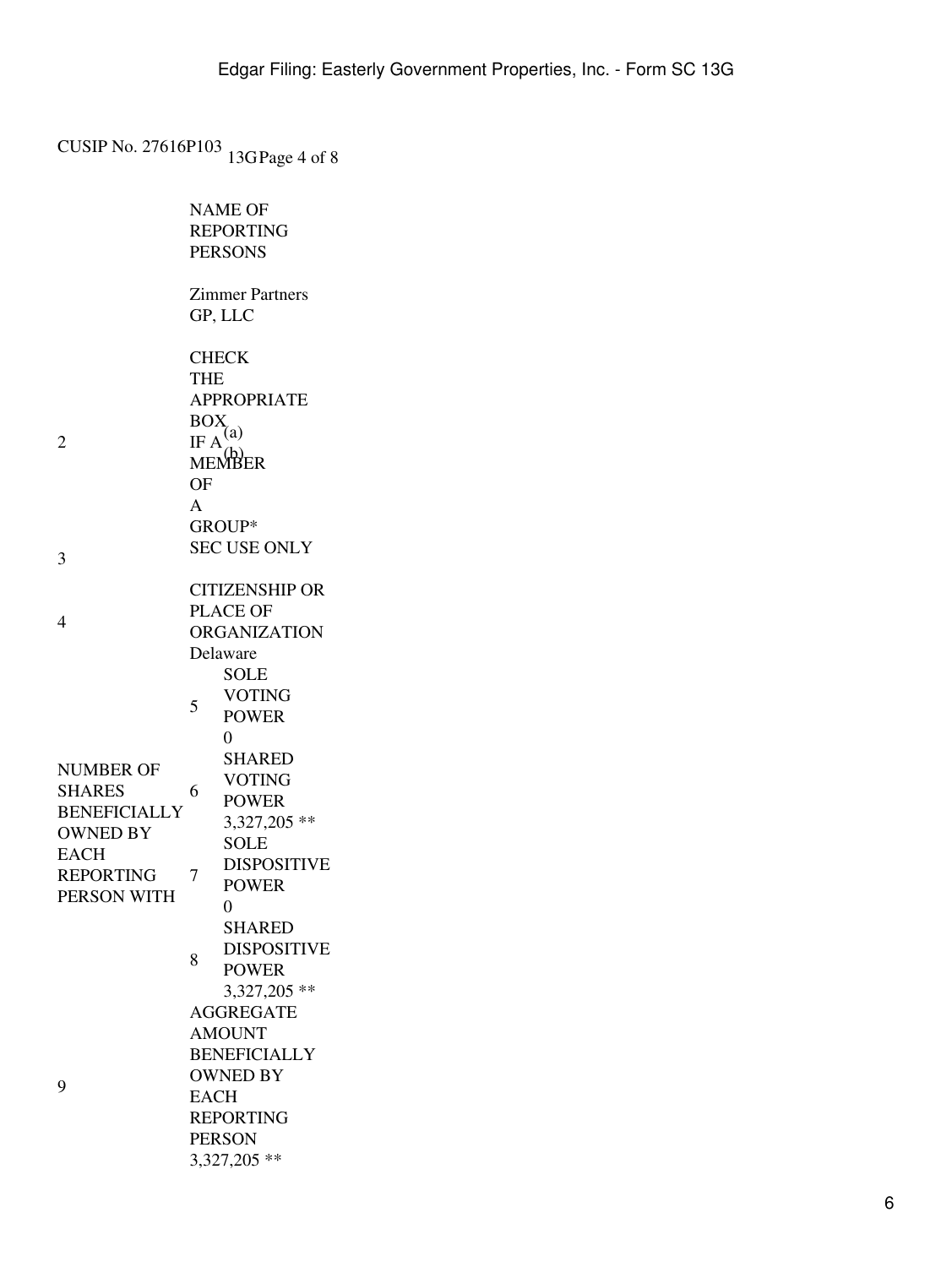| 10           | <b>CHECK</b>                         |
|--------------|--------------------------------------|
|              | <b>BOX</b>                           |
|              | IF                                   |
|              | <b>THE</b><br><b>AGGREGATE</b>       |
|              | <b>AMOUNT</b>                        |
|              | IN                                   |
|              | <b>ROW</b>                           |
|              | (9)                                  |
|              | <b>EXCLUDES</b>                      |
|              | <b>CERTAIN</b>                       |
|              | SHARES*                              |
|              | PERCENT OF                           |
|              | <b>CLASS</b>                         |
| 11           | <b>REPRESENTED</b>                   |
|              | <b>BY AMOUNT IN</b>                  |
|              | ROW <sub>9</sub>                     |
|              | 5.5%**                               |
| 12           | <b>TYPE OF</b>                       |
|              | <b>REPORTING</b>                     |
|              | PERSON*                              |
|              | <b>HC, OO</b>                        |
|              | *SEE INSTRUCTIONS BEFORE FILLING OUT |
| **SEE ITEM 4 |                                      |

\*\*SEE ITEM 4.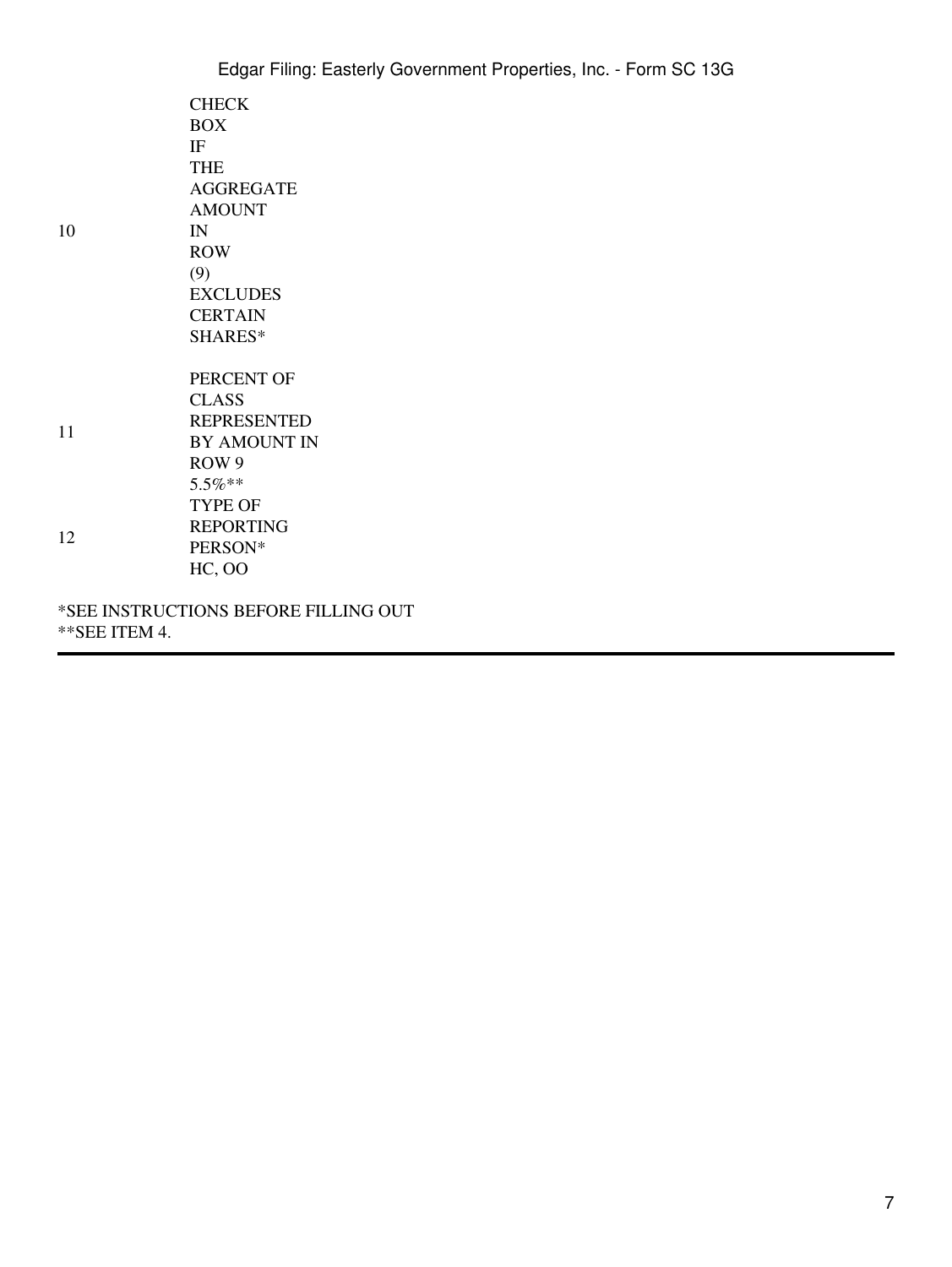CUSIP No. 27616P103 13GPage 5 of 8

|                     |                     | <b>NAME OF</b>               |  |
|---------------------|---------------------|------------------------------|--|
|                     |                     | <b>REPORTING</b>             |  |
| 1                   |                     | <b>PERSONS</b>               |  |
|                     |                     |                              |  |
|                     |                     | Stuart J. Zimmer             |  |
|                     | <b>CHECK</b>        |                              |  |
|                     | THE                 |                              |  |
|                     | <b>APPROPRIATE</b>  |                              |  |
|                     | <b>BOX</b>          |                              |  |
| 2                   | IF $(a)$            |                              |  |
|                     | $A$ (b)             |                              |  |
|                     |                     | <b>MEMBER</b>                |  |
|                     | OF                  |                              |  |
|                     | $\mathsf{A}$        |                              |  |
|                     |                     | GROUP*                       |  |
| 3                   | <b>SEC USE ONLY</b> |                              |  |
|                     |                     |                              |  |
|                     |                     | <b>CITIZENSHIP OR</b>        |  |
| 4                   | <b>PLACE OF</b>     |                              |  |
|                     |                     | <b>ORGANIZATION</b>          |  |
|                     |                     | <b>United States</b>         |  |
|                     |                     | <b>SOLE</b><br><b>VOTING</b> |  |
|                     | 5                   | <b>POWER</b>                 |  |
|                     |                     | 0                            |  |
|                     |                     | <b>SHARED</b>                |  |
| <b>NUMBER OF</b>    |                     | <b>VOTING</b>                |  |
| <b>SHARES</b>       | 6                   | <b>POWER</b>                 |  |
| <b>BENEFICIALLY</b> |                     | 3,327,205 **                 |  |
| <b>OWNED BY</b>     |                     | <b>SOLE</b>                  |  |
| <b>EACH</b>         |                     | <b>DISPOSITIVE</b>           |  |
| <b>REPORTING</b>    | 7                   | <b>POWER</b>                 |  |
| PERSON WITH         |                     | $\overline{0}$               |  |
|                     |                     | <b>SHARED</b>                |  |
|                     |                     | <b>DISPOSITIVE</b>           |  |
|                     | 8                   | <b>POWER</b>                 |  |
|                     |                     | 3,327,205 **                 |  |
| 9                   | <b>AGGREGATE</b>    |                              |  |
|                     | <b>AMOUNT</b>       |                              |  |
|                     | <b>BENEFICIALLY</b> |                              |  |
|                     | <b>OWNED BY</b>     |                              |  |
|                     | <b>EACH</b>         |                              |  |
|                     | <b>REPORTING</b>    |                              |  |
|                     | <b>PERSON</b>       |                              |  |
|                     |                     | 3,327,205 **                 |  |
| 10                  | <b>CHECK</b>        |                              |  |
|                     | <b>BOX</b>          |                              |  |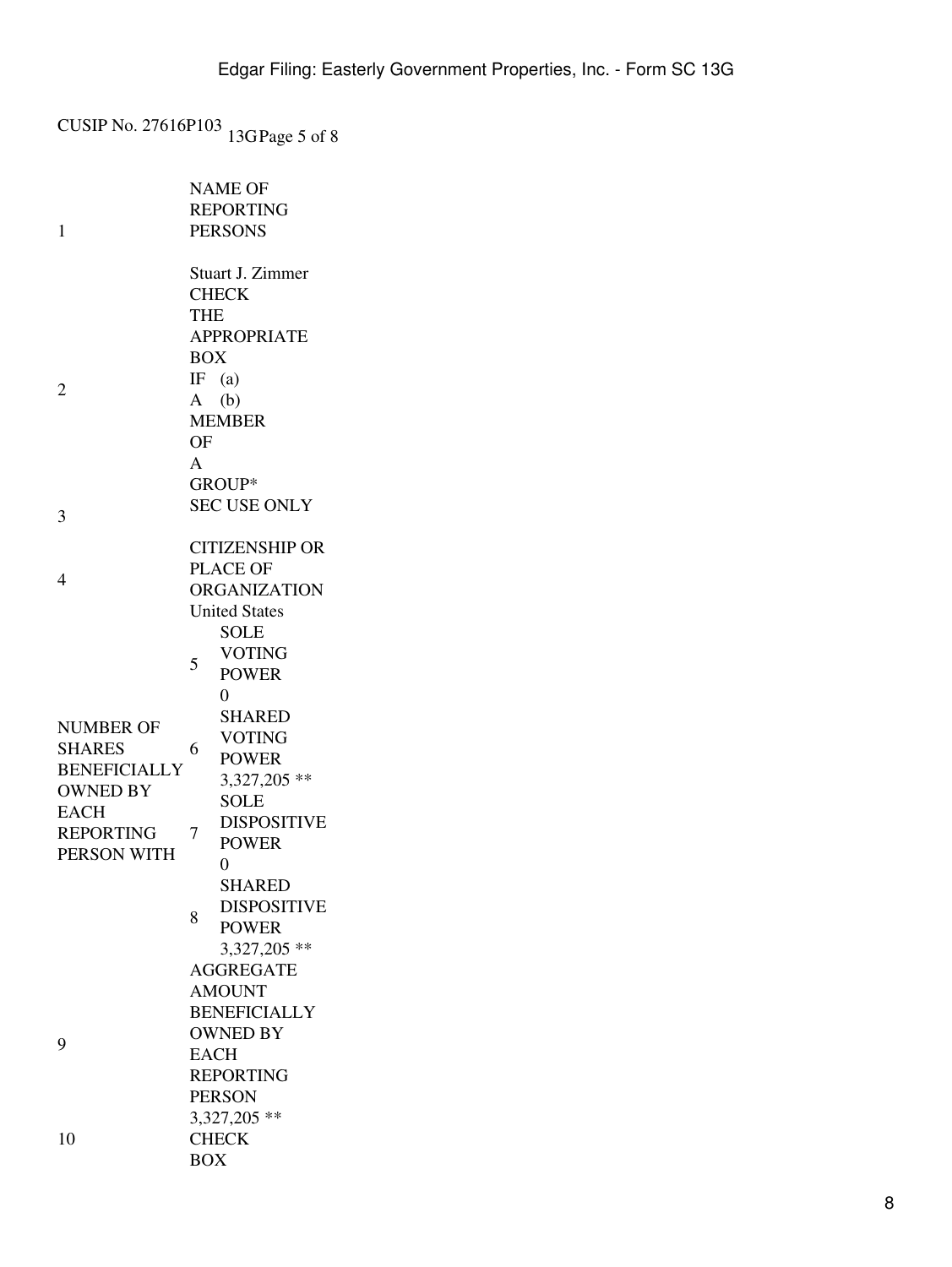|          | Edgar Filing: Easterly Government Properties, Inc. - Form SC 13G                                                                                              |
|----------|---------------------------------------------------------------------------------------------------------------------------------------------------------------|
|          | IF<br><b>THE</b><br><b>AGGREGATE</b><br><b>AMOUNT</b><br>IN<br><b>ROW</b><br>(9)<br><b>EXCLUDES</b>                                                           |
|          | <b>CERTAIN</b><br>SHARES*                                                                                                                                     |
| 11<br>12 | PERCENT OF<br><b>CLASS</b><br><b>REPRESENTED</b><br>BY AMOUNT IN<br>ROW <sub>9</sub><br>$5.5\%***$<br><b>TYPE OF</b><br><b>REPORTING</b><br>PERSON*<br>HC, IN |
|          | *SEE INSTRUCTIONS BEFORE FILLING OUT                                                                                                                          |

\*\*SEE ITEM 4.

11

12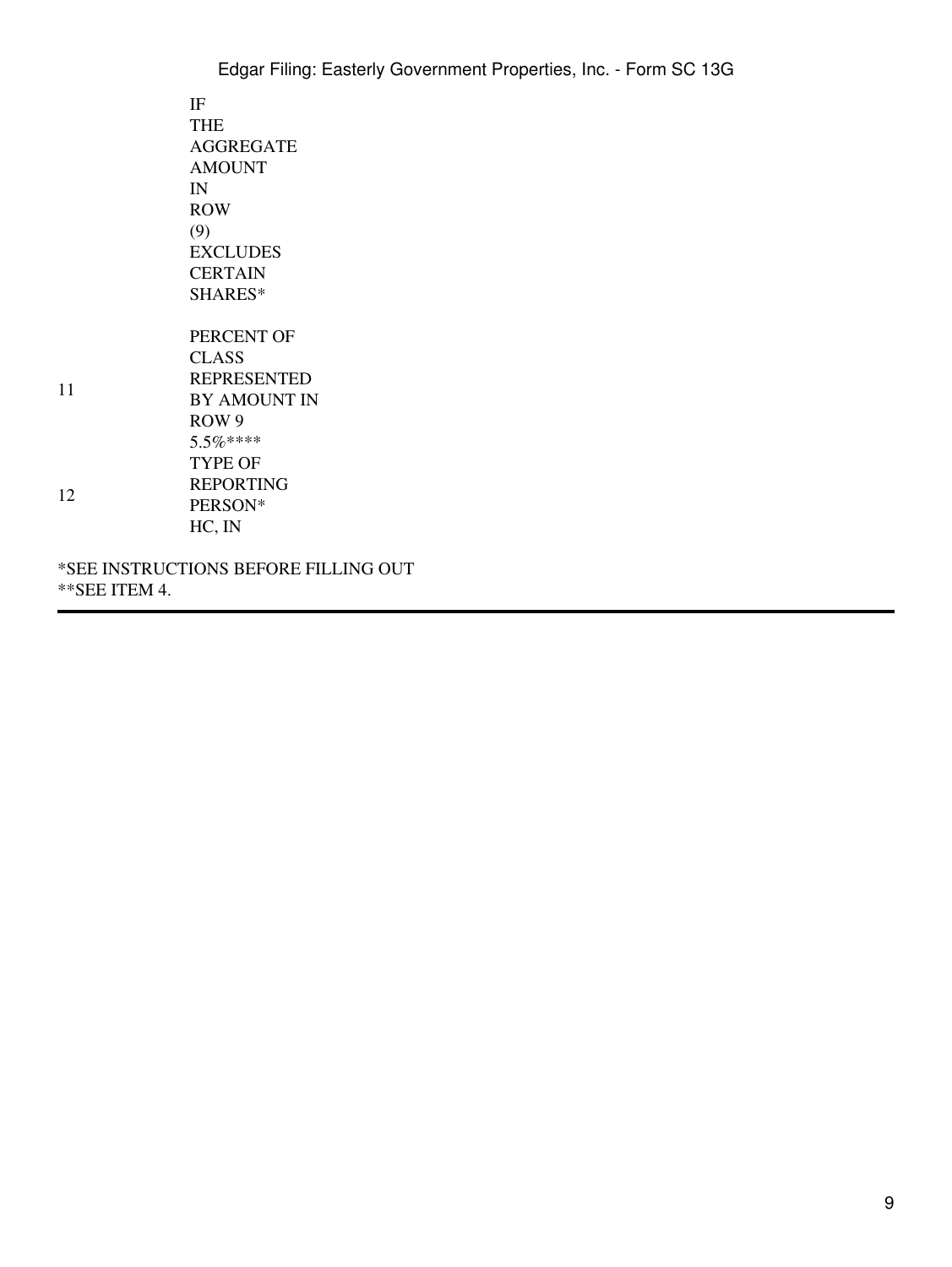### SCHEDULE 13G

This Schedule 13G (this "Schedule 13G") is being filed on behalf of Zimmer Partners, LP, a Delaware limited partnership (the "Investment Manager"), Sequentis Financial LLC, a Delaware limited liability company ("Sequentis"), Zimmer Partners GP, LLC, a Delaware limited liability company (the "GP"), and Stuart J. Zimmer (collectively, the "Reporting Persons"). Sequentis is the sole member of the GP. Stuart J. Zimmer and a trust for his benefit are the sole members of Sequentis. The GP is the general partner of the Investment Manager. The Investment Manager is the investment manager of ZP Master Utility Fund, Ltd. (the "Master Fund"), ZP Master Energy Fund, L.P., and ZP Energy Fund L.P. (the "Energy Funds") and managed accounts (collectively with the Master Fund and the Energy Funds, the "Zimmer Accounts"). This Schedule 13G relates to Common Stock of Easterly Government Properties, Inc., a U.S. Corporation (the "Issuer"), held by the Zimmer Accounts. Item 1(a) Name of Issuer.

Easterly Government Properties, Inc.

Item 1(b) Address of Issuer's Principal Executive Offices.

2101 L Street NW, Suite 650 Washington, D.C. 20037

Item 2(a) Name of Person Filing.

(1) Zimmer Partners, LP (2) Sequentis Financial LLC (3) Zimmer Partners GP, LLC (4) Stuart J. Zimmer

Item 2(b) Address of Principal Business Office, or, if none, Residence.

For all Filers: 9 West 57th Street, 33rd Floor New York, NY 10019

Item 2(c) Citizenship or Place of Organization.

(1) Zimmer Partners, LP is a Delaware limited partnership.

(2) Sequentis Financial LLC is a Delaware limited liability company

(3) Zimmer Partners GP, LLC is a Delaware limited liability company.

(4) Stuart J. Zimmer is a U.S. citizen.

Item 2(d) Title of Class of Securities.

Common Stock

Item 2(e) CUSIP Number.

27616P103

Item 3 Reporting Person.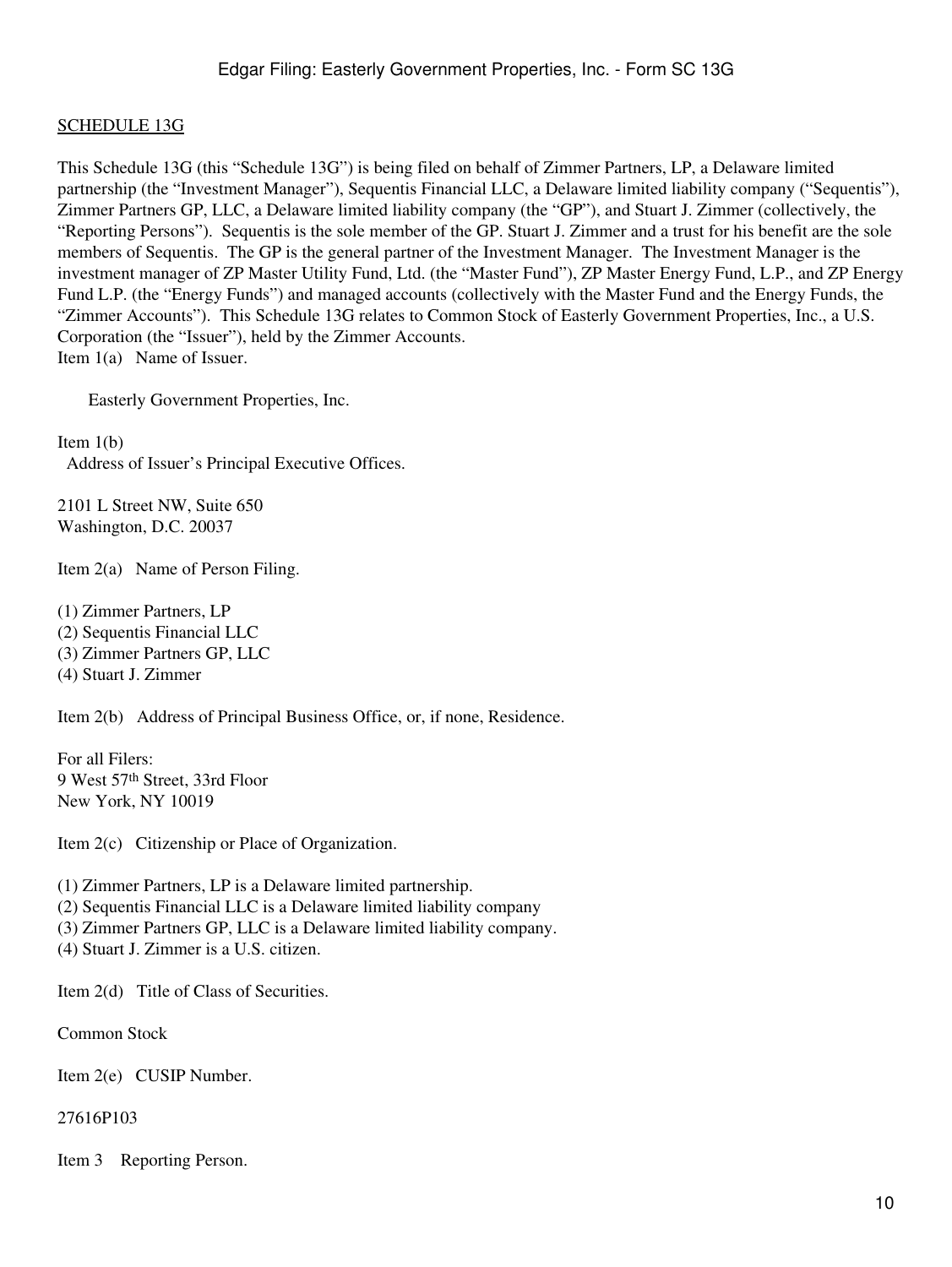If this statement is filed pursuant to Rule 13d-1(b), or 13d-2(b), check whether the person filing is a:

- (a) Broker or dealer registered under section 15 of the Act (15 U.S.C. 78o).
- (b) Bank as defined in section 3(a)(6) of the Act (15 U.S.C. 78c).
- (c) Insurance company as defined in section  $3(a)(19)$  of the Act (15 U.S.C. 78c).
- (d) Investment company registered under section 8 of the Investment Company Act of 1940 (15 U.S.C. 80a-8).
- (e) An investment advisor in accordance with  $\S 240.13d-1(b)(1)(ii)(E)$ .
- (f) An employee benefit plan or endowment fund in accordance with  $\S 240.13d-1(b)(1)(ii)(F)$ .
- (g) A parent holding company or control person in accordance with  $\S 240.13d-1(b)(1)(ii)(G)$ .
- (h) A savings association as defined in Section 3(b) of the Federal Deposit Insurance Act (12 U.S.C. 1813).
- (i) A church plan that is excluded from the definition of an investment company under Section 3(c)(14) of the Investment Company Act of 1940 (15 U.S.C. 80a-3).
- (j) Group, in accordance with  $\S 240.13d-1(b)(1)(ii)(J)$ .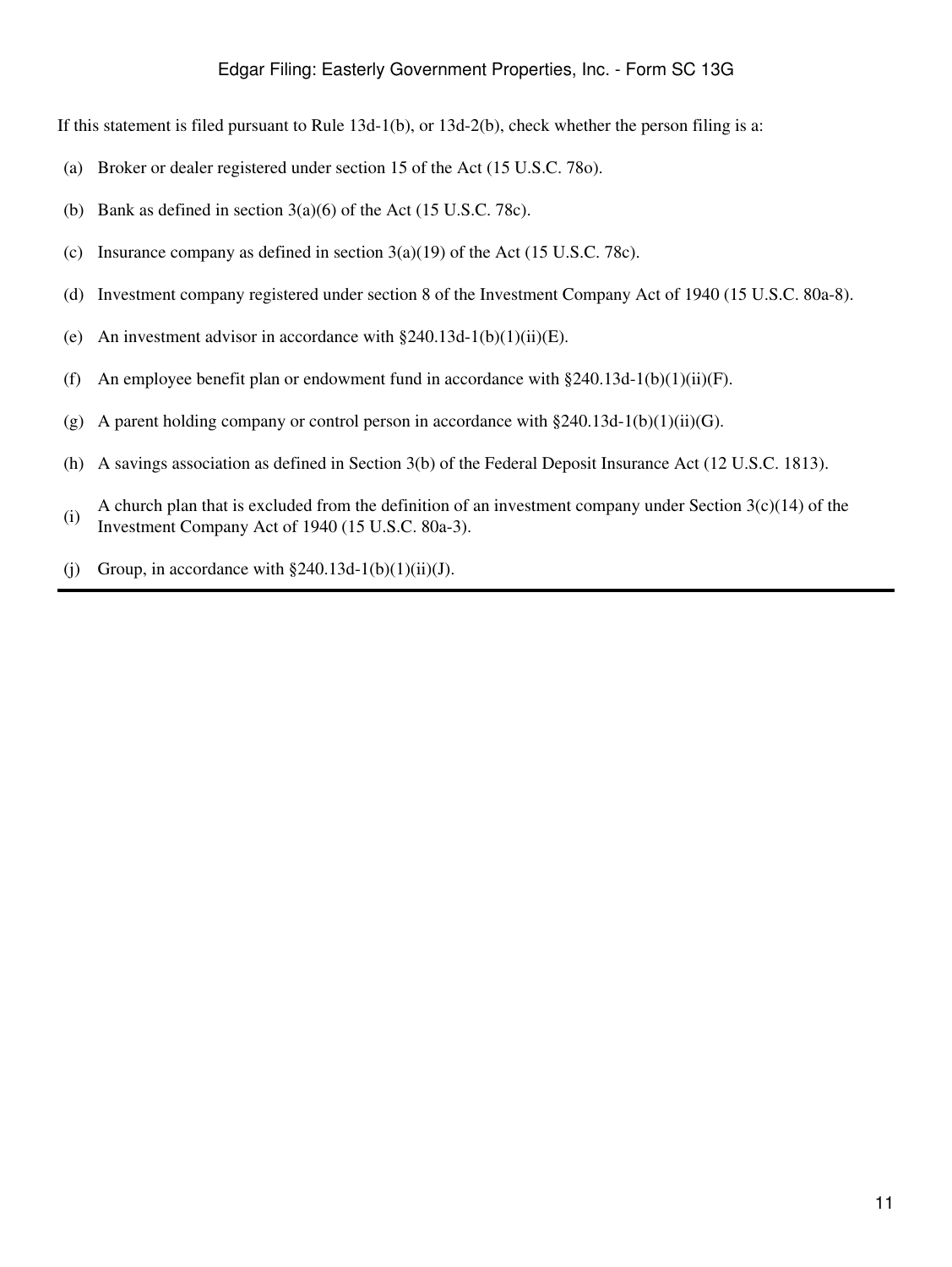Item 4 Ownership.

(a)The Reporting Persons may be deemed the beneficial owners of 3,327,205 Common Stock.

(b) percentage was determined by dividing 3,327,205 by 60,818,841, which is the number of Common Shares The Reporting Persons may be deemed the beneficial owners of 5.5% of the outstanding Common Shares. This

outstanding as per Issuer's Form 10-Q filed on November 5, 2018 with the Securities and Exchange Commission. (c)The Reporting Persons have the shared power to vote and dispose of the 3,327,205 Common Shares beneficially owned.

Item 5 Ownership of Five Percent or Less of a Class Not applicable.

Item 6 Ownership of More Than Five Percent on Behalf of Another Person.

The Zimmer Accounts have an indirect interest in dividends and/or sale proceeds of the Common Shares held by the Zimmer Accounts.

Item Identification and Classification of the Subsidiary Which Acquired the Security Being Report on by the Parent 7 Holding Company or Control Person

Not applicable.

Item 8 Identification and Classification of Members of the Group Not applicable.

Item 9 Notice of Dissolution of Group Not applicable

Item 10 Certification.

By signing below I certify that, to the best of my knowledge and belief, the securities referred to above were acquired and are held in the ordinary course of business and were not acquired and are not held for the purpose of or with the effect of changing or influencing the control of the issuer of the securities and were not acquired and are not held in connection with or as a participant in any transaction having that purpose or effect.

ExhibitsExhibit 99-1

Joint Filing Agreement, dated February 6, 2019, among the Investment Manager, Sequentis, the GP and Stuart J. Zimmer.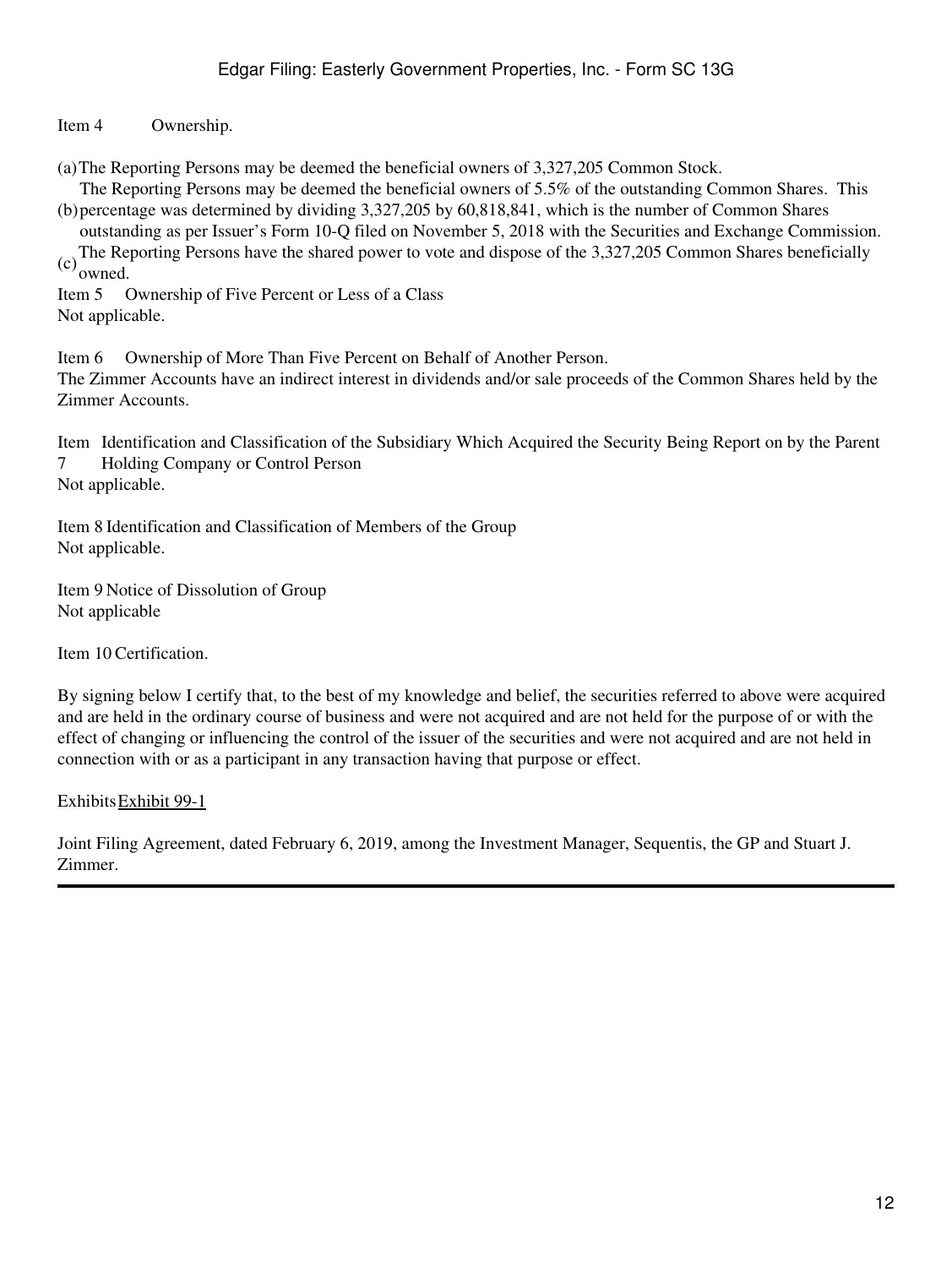### **SIGNATURE**

After reasonable inquiry and to the best of my knowledge and belief, I certify that the information set forth in this statement is true, complete and correct.

Date: February 6, 2019

Zimmer Partners, LP

By:Zimmer Partners GP, LLC, its general partner

By:/s/ Barbara Burger BARBARA BURGER, Authorized Signatory

Sequentis Financial LLC

By:/s/ Stuart J. Zimmer STUART J. ZIMMER, Director

Zimmer Partners GP, LLC

By:Sequentis LLC, Sole Member

By:/s/ Stuart J. Zimmer STUART J. ZIMMER, Director

/s/ Stuart J. Zimmer Stuart J. Zimmer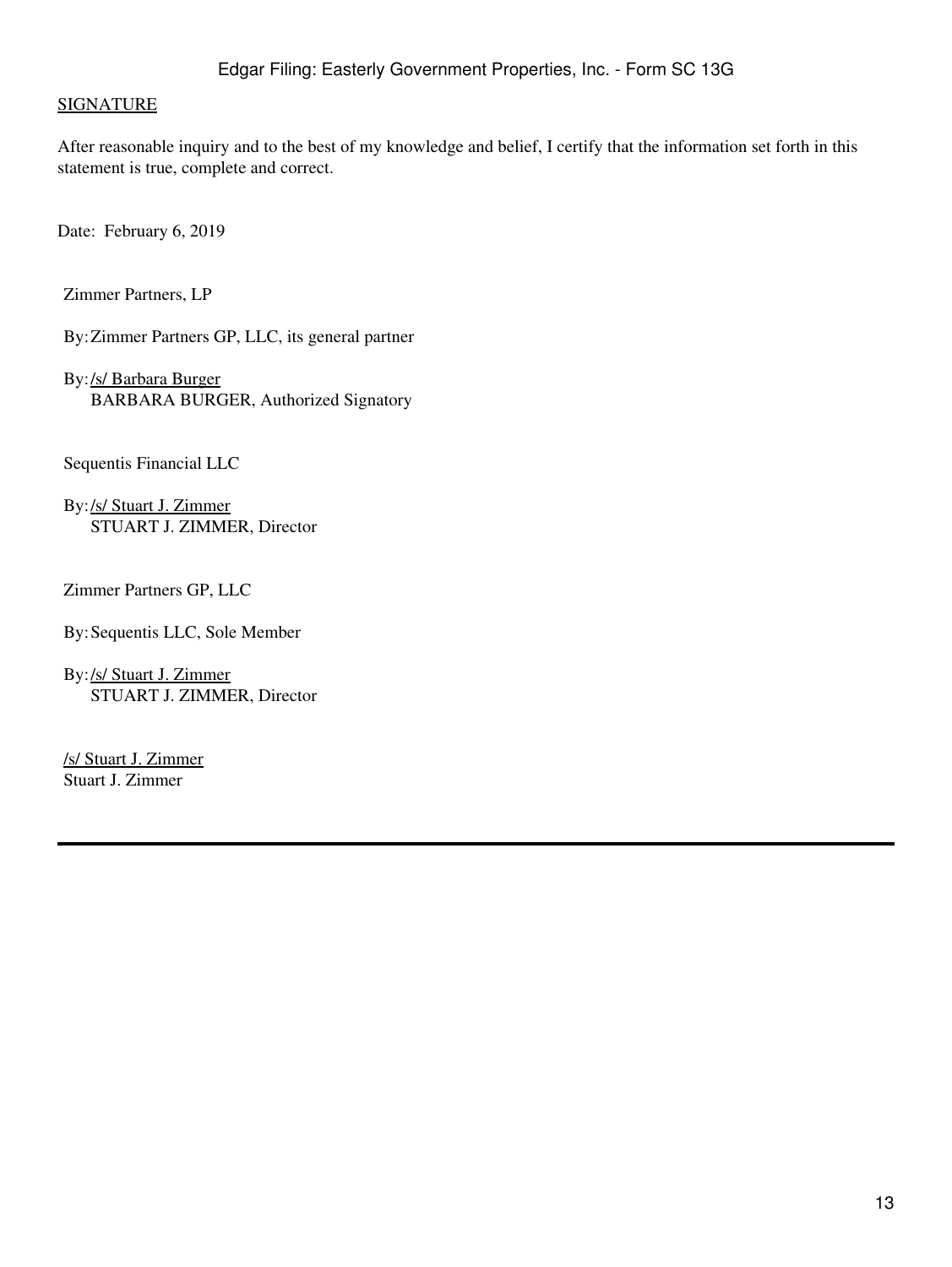## EXHIBIT 99-1

## JOINT FILING AGREEMENT

In accordance with Rule 13d-1(k) under the Securities Exchange Act of 1934, as amended, the undersigned agree to the joint filing on behalf of each of them of a Statement on Schedule 13G (including any and all amendments thereto) with respect to the Common Stock of Easterly Government Properties, Inc. and further agree that this Joint Filing Agreement shall be included as an Exhibit to such joint filings.

The undersigned further agree that each party hereto is responsible for the timely filing of such Statement on Schedule 13G and any amendments thereto, and for the accuracy and completeness of the information concerning such party contained therein; provided, however, that no party is responsible for the accuracy or completeness of the information concerning any other party, unless such party knows or has reason to believe that such information is inaccurate.

This Joint Filing Agreement may be signed in counterparts with the same effect as if the signature on each counterpart were upon the same instrument.

[Signature Page Follows]